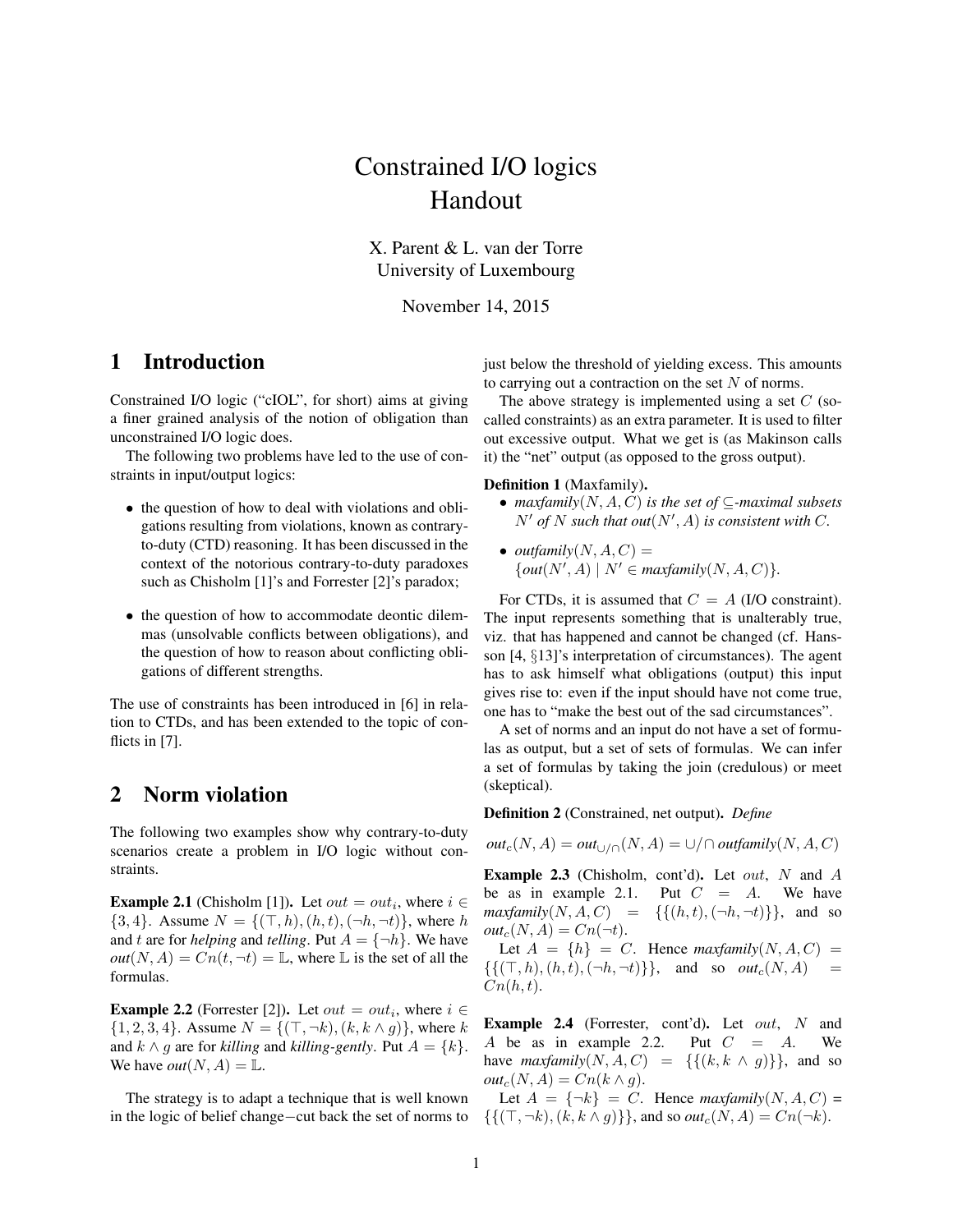**Example 2.5** (Multiple levels of violation). Assume **Desid. 3** Do not give away too much, that is keep, e.g.,  $out = out_i$ , where  $i \in \{3, 4\}$ . Assume  $N =$  $\{(\top, k), (\neg k, a), (\neg k \wedge \neg a, s)\},\,$  where k, a and s are for *keeping a promise*, *apologising* and *being ashamed*, respectively. We have:

$$
out_c(N, \neg k) = Cn(a) \tag{1}
$$

$$
out_c(N, \neg k \land \neg a) = Cn(s) \tag{2}
$$

**EXERCISE** 

Exercise 2.1. There are two main desiderata for a logic dealing with CTDs:

- the logic should give a consistent representation to CTDs scenarios
- the logic should give a representation to the sentences involved in such a way that each formula remains logically independent of the others.

Explain in what ways cIOL meets the second requirement.

#### 3 Accommodating dilemmas

Example 3.1 illustrates why dilemmas (unsolvable conflicts between obligations) create a problem in I/O logic without constraints.

**Example 3.1** (Unary conflict). Let  $out = out_i$ , where  $i \in$  $\{1, 2, 3, 4\}$ . Assume  $N = \{(a, b), (a, \neg b)\}\$  and  $A = \{a\}$ . We have  $out(N, A) = Cn(b, \neg b) = \mathbb{L}$ .

To accommodate dilemmas, we use the same strategy as for CTDs. For simplicity's sake, we assume that the final output is obtained by taking the meet (skeptical).

**Example 3.2** (Unary conflict, cont'd). Let *out*,  $N$  and  $A = \{a\}$  be as in Example 3.1. Put  $C = \emptyset$ . The maxfamily has two elements,  $\{(a, b)\}\$  and  $\{(a, \neg b)\}\$ . The outfamily has two elements,  $Cn(b)$  and  $Cn(\neg b)$ . So  $out_c(N, A) = Cn(\emptyset).$ 

**Example 3.3** (Binary conflict). Let  $out = out_i$ , where  $i \in \{1, 2, 3, 4\}$ . Assume  $N = \{(a, b), (a, c)\}, A = \{a\}$ and  $C = \{b \rightarrow \neg c\}$ . We have  $out_c(N, A) = Cn(b \lor c)$ .

Goble [3] identifies three main desiderata for a logic admitting the possibility of normative conflicts. They are phrased below in the modal logic notation.

Desid. 1 Make conflicts logically consistent

$$
\bigcirc A, \bigcirc \neg A \not\vdash \bot
$$

Desid. 2 Avoid deontic explosion

$$
\bigcirc A, \bigcirc \neg A \not\vdash \bigcirc B
$$

$$
\bigcirc (A \lor B), \bigcirc \neg A \vdash \bigcirc B
$$

The I/O approach meets these desiderata. This is illustrated below with the example of Desid. 3.

Example 3.4 (Alternative service). Let out be an I/O operation. Assume  $N = \{(\top, f \lor s), (\top, \neg f)\}\$ , where f and s are for *fighting in the army* and *performing an alternative national service*, respectively. Put  $A = \{\top\}$  and  $C = \emptyset$ . We have  $out_c(N, A) = Cn(s, \neg f)$ .

#### Link with default-assumption consequence

There are connections between cIOL and some wellknown systems for nonmonotonic reasoning developed in AI. In particular so-called Poole systems (introduced under the name "default-assumption consequence" in the *Bridges* handout) may be seen as a special case of constrained input/output logic. We recall the basic idea underpinning Poole systems: when an inconsistency is generated one looks at what follows from all the maximal consistent subsets of the set of  $K$  of background assumptions.

Let  $(K, A, C)$  be a Poole system. K, A and C are sets of formulas in the language of classical propositional logic.  $K$  is a set of background assumptions. A is the input. C is a set of constraints. (The *Bridges* handout focuses on the particular case of a Poole system without constraints, when  $C = \emptyset$ .)

Definition 3 (Extfamily). *Given any Poole system*  $(K, A, C)$ *, let extfamily* $(K, A, C)$  *be the family of its extensions in the sense of Poole. That is,*

• *extfamily*( $N, A, C$ ) *is the set of*  $Cn(A \cup K')$ *, where*  $K'$  is maximal among the subsets  $K''$  of  $K$  such that  $A \cup K$ <sup>"</sup> ∪ *C is consistent.* 

**Theorem 1.** *Given any Poole system*  $(K, A, C)$ *,*  $ext{family}(K, A, C) = outfamily(N, A, C)$ *, where*  $N =$  ${({\top}, x) : x \in K}$ , and outfamily is defined using reusable *basic throughput out*<sup>+</sup><sub>4</sub>.

*Proof.* This is [6, Obs. 4]. Hint: remember that  $out_4^+(N, A) = Cn(A \cup m(N)).$ 

 $\Box$ 

#### **EXERCISE**

**Exercise 3.1.** Show that  $b \in out \cap (N, \top)$  whenever  $b \lor c \in$ *out*∩(*N*,  $\top$ ) and  $\neg c \in out \cap (N, \top)$ .